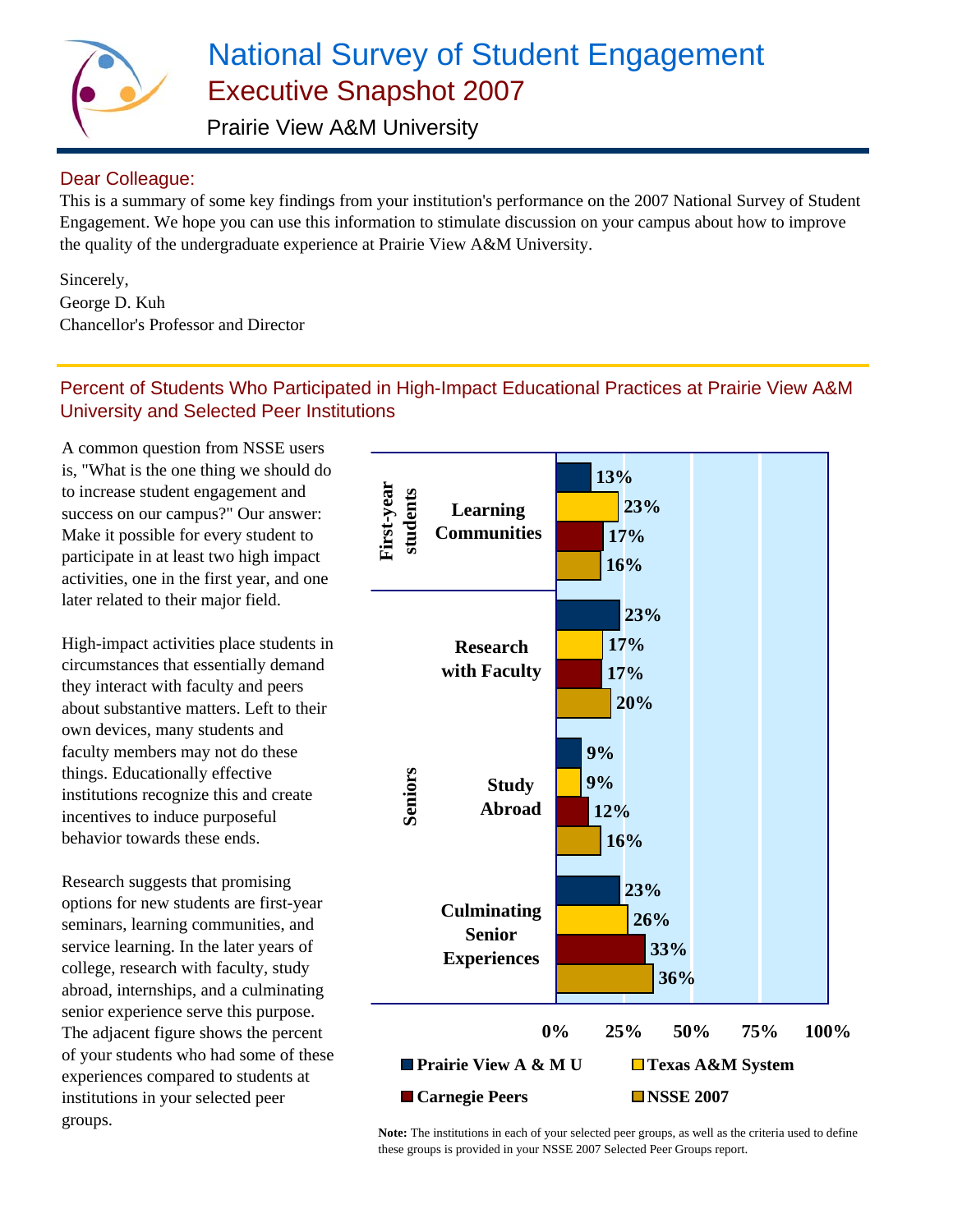### NSSE 2007 Question Comparisons

By examining individual questions, you can better understand what contributes to your institution's overall performance. The following two sections feature the five questions where your first-year and senior students scored the highest and the five questions where they scored the lowest, *in relation to students at your first selected peer/consortium group.* 

While these questions were chosen to represent the largest percentage differences (in actual percentage points), they may not be the most important to your institutional mission or current program or policy goals. We encourage you to review your *NSSE 2007 Institutional Report* for additional results of specific interest to your campus.

| <b>Highest Performing Areas</b> |                            |                                                                                   |                                   | <b>Comparison Groups</b> |                   |                  |
|---------------------------------|----------------------------|-----------------------------------------------------------------------------------|-----------------------------------|--------------------------|-------------------|------------------|
| Quest.                          |                            | Bench. <sup>1</sup> Percent of students who                                       | <b>Prairie</b><br>View A &<br>M U | Texas A&M<br>System      | Carnegie<br>Peers | <b>NSSE 2007</b> |
|                                 | <b>First-Year Students</b> |                                                                                   |                                   |                          |                   |                  |
| 1r.                             | <b>LAC</b>                 | Worked harder than you expected to meet an instructor's expectations <sup>2</sup> | <b>74%</b>                        | 51%                      | 54%               | 54%              |
| 3c.                             | LAC                        | Wrote at least one paper or report of 20 pages or more                            | 43%                               | 14%                      | 16%               | 16%              |
| 1a.                             | ACL                        | Asked questions/contributed to class discussions <sup>2</sup>                     | 62%                               | 42%                      | 60%               | 59%              |
| $1b$ .                          | <b>ACL</b>                 | Made a class presentation <sup>2</sup>                                            | 54%                               | 23%                      | 34%               | 32%              |
| $10$ .                          | SFI                        | Talked about career plans with a faculty member or advisor <sup>2</sup>           | 54%                               | 28%                      | 30%               | 30%              |
| <b>Seniors</b>                  |                            |                                                                                   |                                   |                          |                   |                  |
| $1b$ .                          | <b>ACL</b>                 | Made a class presentation <sup>2</sup>                                            | 89%                               | 59%                      | 66%               | 62%              |
| 1j.                             | ACL                        | Tutored or taught other students (paid or voluntary) <sup>2</sup>                 | 45%                               | 24%                      | 21%               | 23%              |
| 1k.                             | ACL                        | Did a community-based project as part of a regular course <sup>2</sup>            | 40%                               | 18%                      | 19%               | 18%              |
| 1s.                             | SFI                        | Worked with faculty members on activities other than coursework <sup>2</sup>      | 43%                               | 22%                      | 22%               | 24%              |
| 9d.                             | <b>EEE</b>                 | Spent more than 5 hours/week participating in co-curricular activities            | 44%                               | 25%                      | 22%               | 27%              |



above displays the questions with the greatest positive percent difference between your students and those in your first selected peer group/consortium. These are areas where your students excel relative to your peers.

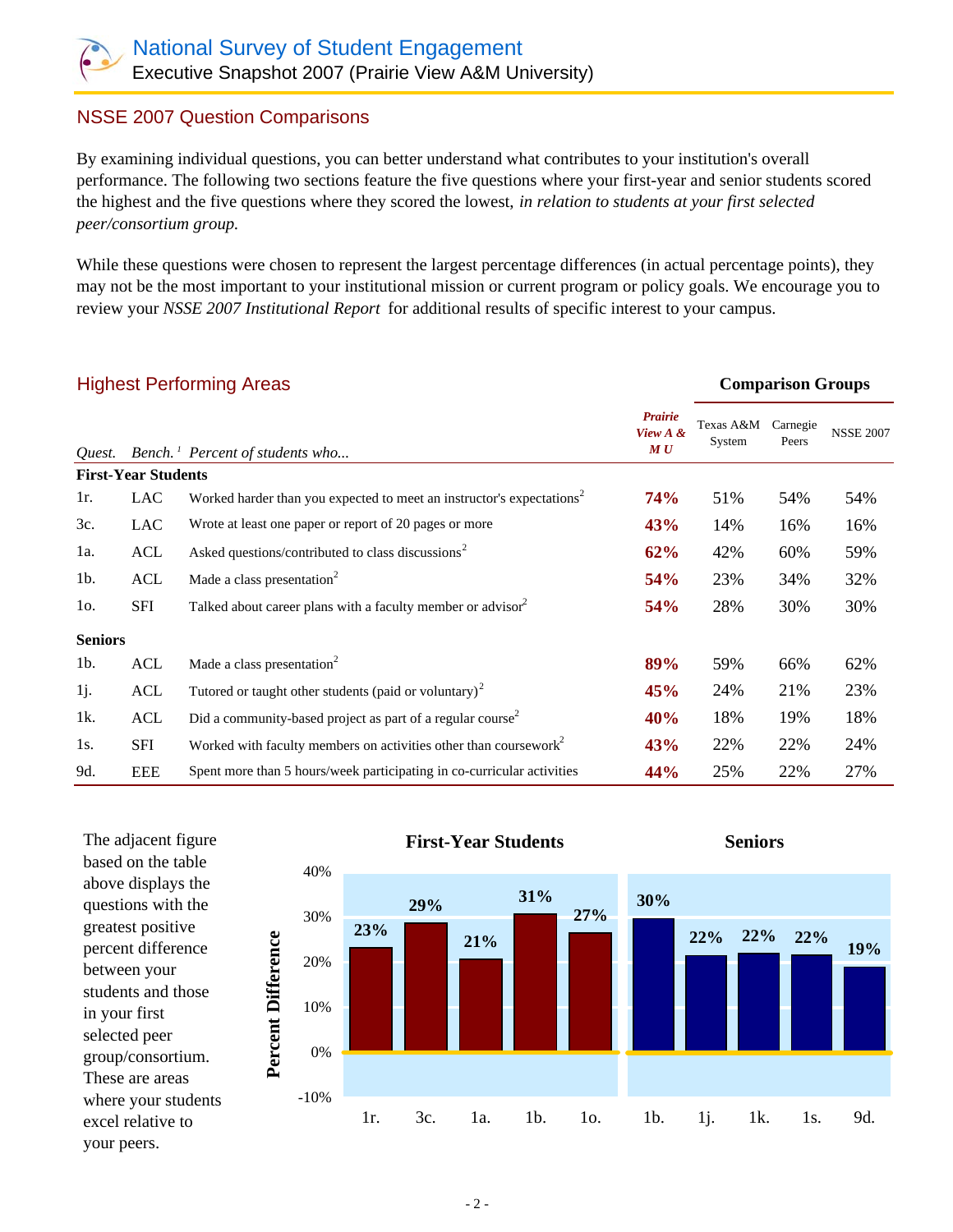

#### **Comparison Groups**

| Quest.         |                            | Bench. <sup>1</sup> Percent of students who                                         | Prairie<br>View A &<br>M U | Texas A&M<br>System | Carnegie<br>Peers | <b>NSSE 2007</b> |
|----------------|----------------------------|-------------------------------------------------------------------------------------|----------------------------|---------------------|-------------------|------------------|
|                | <b>First-Year Students</b> |                                                                                     |                            |                     |                   |                  |
| 3a.            | LAC                        | Read more than 10 assigned books or book-length packs of readings                   | 19%                        | 27%                 | 34%               | 37%              |
| 9a.            | LAC                        | Spent more than 10 hours/week preparing for class (studying, etc.)                  | 42%                        | 56%                 | 52%               | 58%              |
| 7b.            | <b>EEE</b>                 | Participated in community service or volunteer work                                 | 33%                        | 52%                 | 36%               | 40%              |
| 7c.            | <b>EEE</b>                 | Participated in a learning community                                                | 13%                        | 23%                 | 17%               | 16%              |
| 8a.            | <b>SCE</b>                 | Positively rated their relationships with other students <sup>3</sup>               | 75%                        | 85%                 | 79%               | 81%              |
| <b>Seniors</b> |                            |                                                                                     |                            |                     |                   |                  |
| 3e.            | <b>LAC</b>                 | Wrote more than 10 papers or reports of fewer than 5 pages                          | 14%                        | 25%                 | 32%               | 33%              |
| 10a.           | LAC                        | Said the institution emphasizes studying and academic work <sup>4</sup>             | <b>70%</b>                 | 80%                 | 79%               | 80%              |
| 8a.            | <b>SCE</b>                 | Positively rated their relationships with other students <sup>3</sup>               | 72%                        | 86%                 | 82%               | 83%              |
| 8b.            | <b>SCE</b>                 | Positively rated their relationships with faculty members <sup>3</sup>              | 65%                        | 81%                 | 80%               | 80%              |
| 8c.            | <b>SCE</b>                 | Positively rated their relationships with admin. personnel and offices <sup>3</sup> | 56%                        | 62%                 | 55%               | 55%              |



**Notes**

<sup>1</sup> LAC=Level of Academic Challenge; ACL=Active and Collaborative Learning; SFI=Student Faculty Interaction; EEE=Enriching Educational Experiences;

SCE=Supportive Campus Environment

Lowest Performing Areas

2 Combination of students responding 'very often' or 'often'

3 Rated at least 5 on a 7-point scale

4 Combination of students responding 'very much' or 'quite a bit'

#### Respondent Characteristics

The adjacent table displays your number of respondents, response rates, and sampling errors. Sampling error (ideally below 5%) is an estimate of the margin by which the true percentage of your students on a given item differs from the reported percentage because not all of your students were surveyed.

|                     |    |        | Resp. Sampling |
|---------------------|----|--------|----------------|
|                     | N  | Rate   | Error          |
| First-Year Students | 29 | $10\%$ | $+/-18.1%$     |
| <b>Seniors</b>      | 26 | $10\%$ | $+/-19.1\%$    |